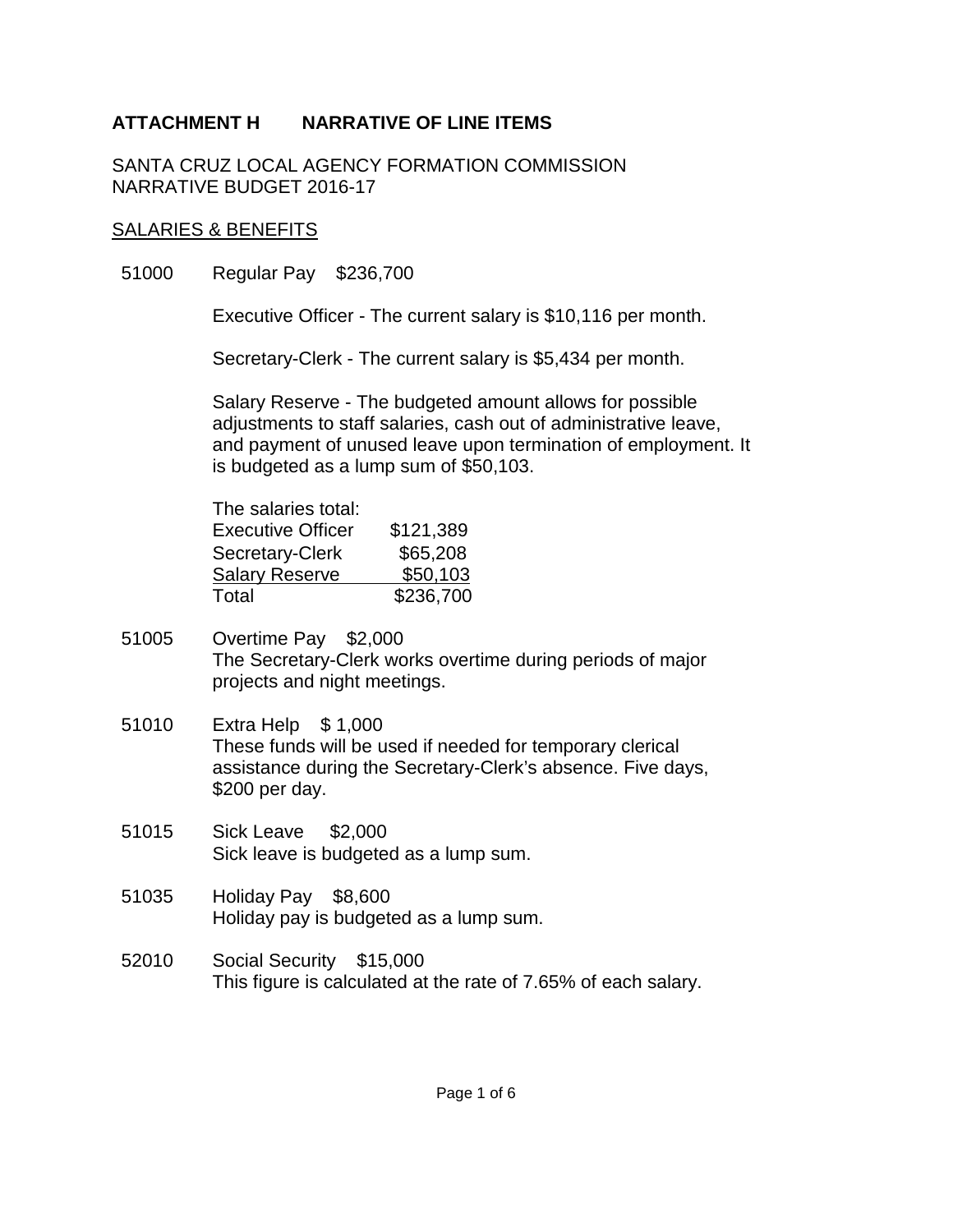- 52015 PERS \$60,000 This amount covers the Commission's contributions to the Public Employees Retirement System. The Commission matches the benefit levels provided to comparable County employees. Effective July 1, 2016 the employer's share will be 8.880% of salaries plus a \$22,662 payment of unfunded liability. On September 24, 2016, the Commission's pick up of the Secretary-Clerk employee contribution will decrease from 3.5% to 0%. This amount includes a second year of making a \$20,000 payment to reduce the side fund liability.
- 52010 Employee Insurance \$49,700 This amount provides for health insurance through PERS and for dental, eye care, life insurance, and limited disability insurance through the County's program. The employees pay part of these costs. The employees' contributions are budgeted as revenue, and reduce the net cost of this benefit to the Commission from the gross amount shown in this line item by approximately \$13,100 in FY 2016-17. The total line item is based upon estimates provided by the vendors and is 10.0% above the estimated FY 2015-16 amount
- 53015 Unemployment \$400 This is budgeted at the same amount as the estimated FY 2015- 16 amount.
- 54010 Workers' Comp. \$1,000 The Commission obtains this coverage from the Special District Risk Management Authority. The FY 2016-17 amount is an estimate of SDRMA dues and premiums, net of any credits.

SUBTOTAL SALARIES AND BENEFITS \$376,400

#### SUPPLIES AND SERVICES

- 61220 Telecom \$2,200 The telephone cost is calculated at the highest expenditure over
- the last three years.
- 61725 Maintenance of Office Equipment \$200 This amount represents the extra copies cost as well as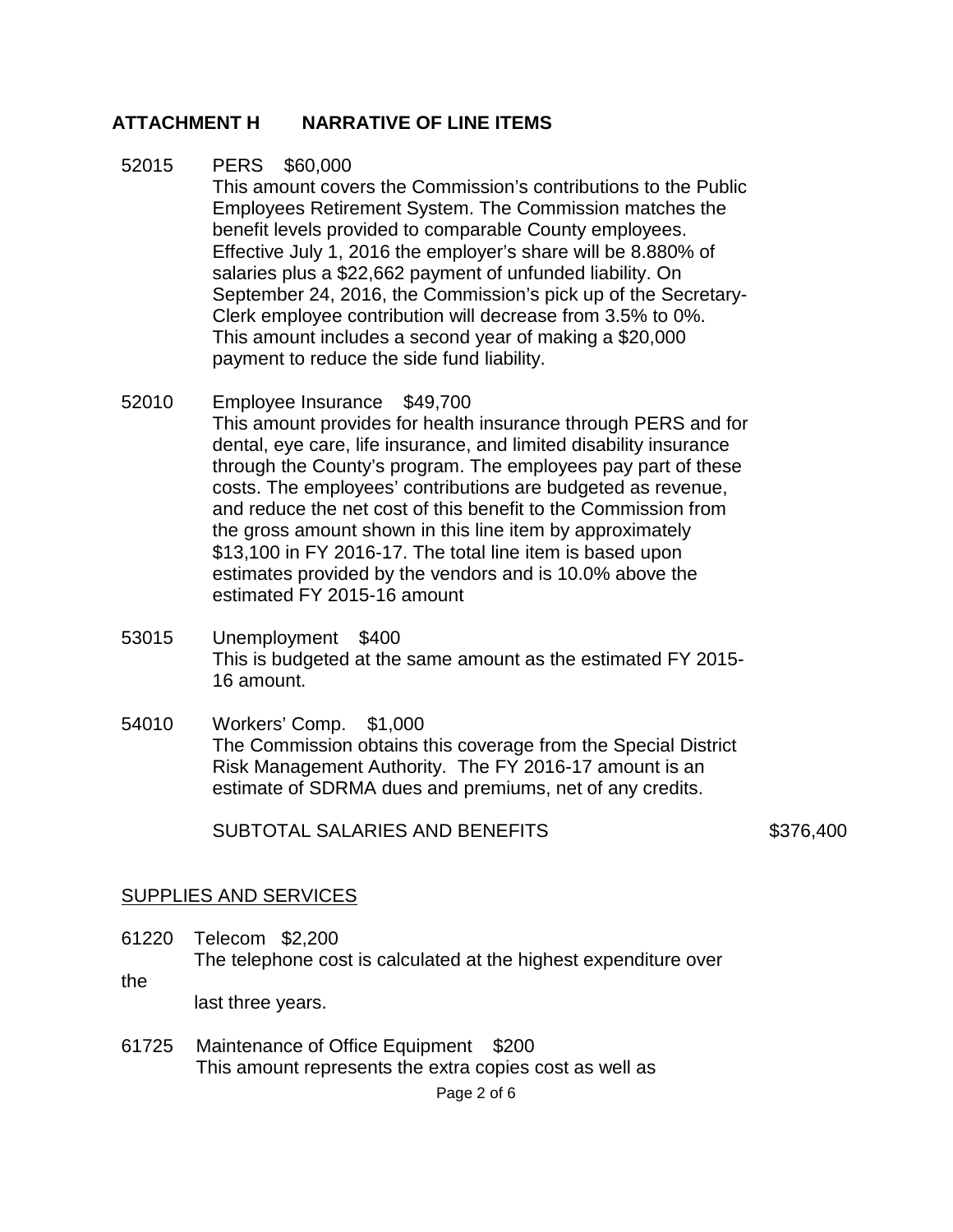maintenance of the copier and other office equipment.

- 62020 Memberships \$4,700 This amount provides for membership in the California Associations of LAFCOs and the California Special Districts Association.
- 62111 Computer Hardware \$0 Neither of the two computers in the office is scheduled for replacement this year.
- 62214 Duplicating \$1,000 This amount provides for production photocopying of reports done at the county's duplicating shop or at a local printing shop. It is budgeted at the highest expenditure during the last three years.
- 62219 Software \$600 This is budgeted at the highest amount over the last three years.
- 62221 Postage \$3,200 This is the cost of mailing notices and regular correspondence. It is budgeted at the highest expenditure during the last three years.
- 62222 Subscriptions \$400 It is budgeted at the highest expenditure during the last three years.
- 62223 Supplies \$1,000 It represents office supplies. It is budgeted at the highest expenditure of the last three years.
- 62301 Accounting and Auditing \$1,100 This amount is the cost of accounting services from the County Auditor. It includes payroll, vendor payments, and auditing. It is budgeted at the highest expenditure during the last three years.
- 62304 Attorney \$150,000 This amount represents routine legal services from County Counsel's office or a private law firm (\$40,000), and a litigation reserve (\$110,000).
- 62325 Data Processing \$21,300 The County Information Services Department charges LAFCO with its share of the staffing overhead used to support LAFCO's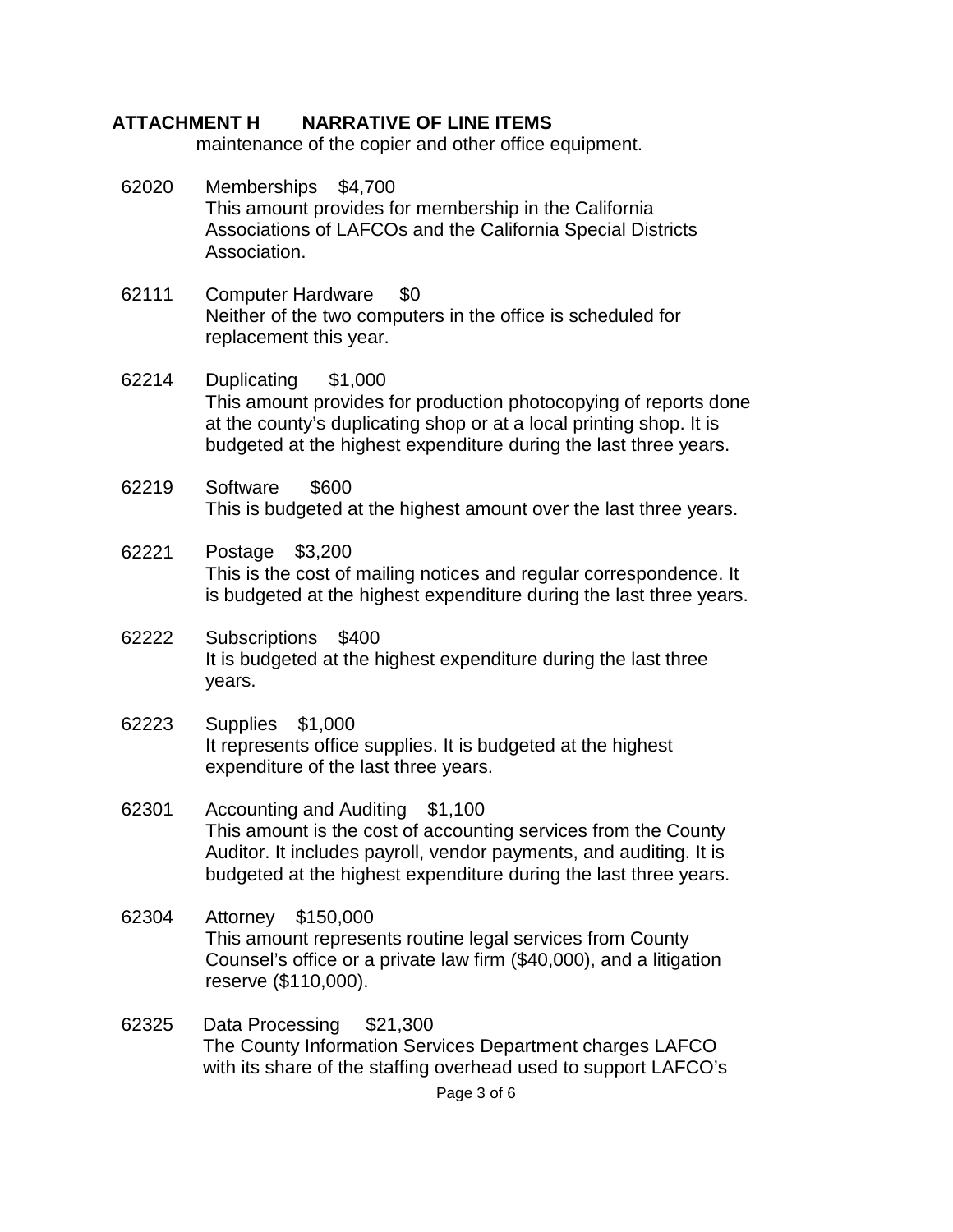computers, printers, and access to the County's geographic mapping system, accounting, fiscal, and other data bases. The amount is budgeted at the estimated FY 15-16 costs.

- 62327 Director Fees \$6,000 This amount is calculated based upon seven commissioners and four alternates being paid a meeting stipend for eleven meetings per year.
- 62330 Surveyor \$1,000 This amount covers map checking by the County Surveyor and map prints from the County Public Works Department.
- 62381 Professional Services \$100,000 This amount provides for outside assistance when preparing spheres of influence, municipal service reviews, reorganization studies, and other special studies. The Local Government Reorganization Act requires LAFCO to prepare municipal service reviews and update all spheres periodically.
- 62420 Legal Notices \$1,300 This amount is used to pay for public hearing notices and other legal advertising. It is calculated at the highest expenditure during the last three years.
- 62610 Rents \$8,500 The County charges LAFCO rent for its office on the third floor of the Governmental Center. The annual rent is \$7,925 with no additional costs. Additionally, the County charges LAFCO to store LAFCO's old records in the County warehouse and to retrieve them when requested. This amount is calculated at the current year costs.
- 62856 Miscellaneous Expenses \$5,100 This object is used for paying web-hosting costs, State Board of Equalization filing fees, California Department of Fish and Wildlife environmental fees. It is calculated at the highest expenditure over the last three years.
- 62890 Books \$300 This entry is used to purchase books and other written materials. The budgeted amount is budgeted as a lump sum.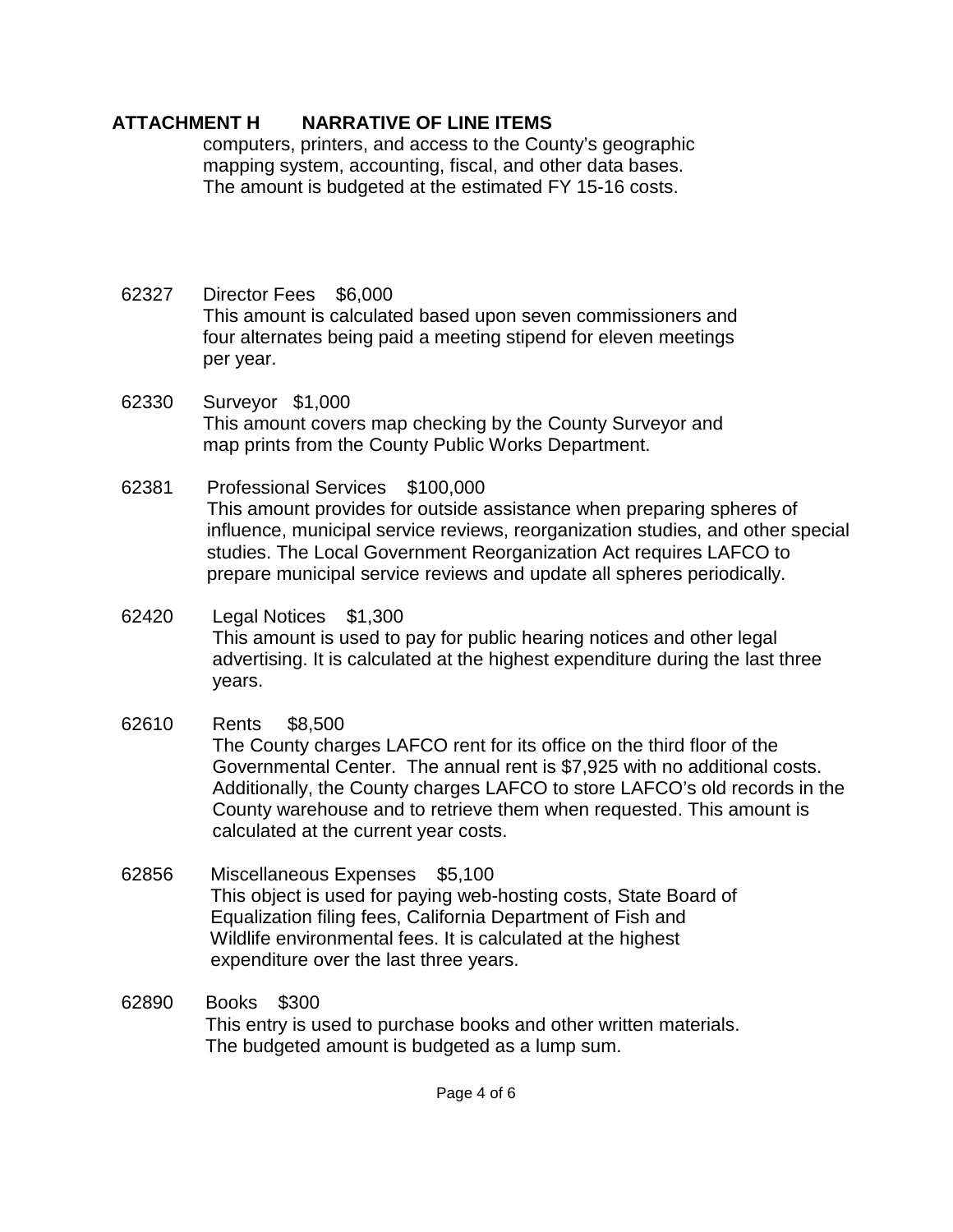- 62910 Airfare \$3,000 Airfare is used to attend meetings that are in distant locales in California, usually southern California. The budgeted amount is estimated at ten round trip flights at \$300 per trip.
- 62912 Auto Rental \$200 The budgeted amount is estimated at 2 trips, 2 days, \$50 per day.
- 62914 Education and Training \$900 This represents staff development courses and seminars. It is budget at three classes of \$300 each.
- 62922 Lodging \$5,200 Lodging is budgeted to allow Commissioners and staff members to attend training sessions and meetings. It is budgeted as a lump sum.
- 62924 Meals \$400 Meals are budgeted at the highest expenditure over the last three years.
- 62926 Mileage \$1,600 This includes mileage for staff delivery of agendas, office errands, and allowance for Commissioners and staff to attend conferences, seminars, CALAFCO Board meetings, and other meetings. It is budgeted at the highest expenditure over the last three years.
- 62928 Travel Other \$200 These are miscellaneous travel costs such as train fares, bus fares, parking, and bridge tolls.
- 62930 Registrations \$5,300 Workshop and conference registrations are budgeted to pay for Commissioners and staff members to attend conferences and workshops. It is budgeted at the highest expenditure over the last three years.
- 74230 Principal on Lease \$0 The copier lease was paid off in FY 2015-16.
- 74470 Interest on Lease \$0 The copier lease was paid off in FY 2015-16.